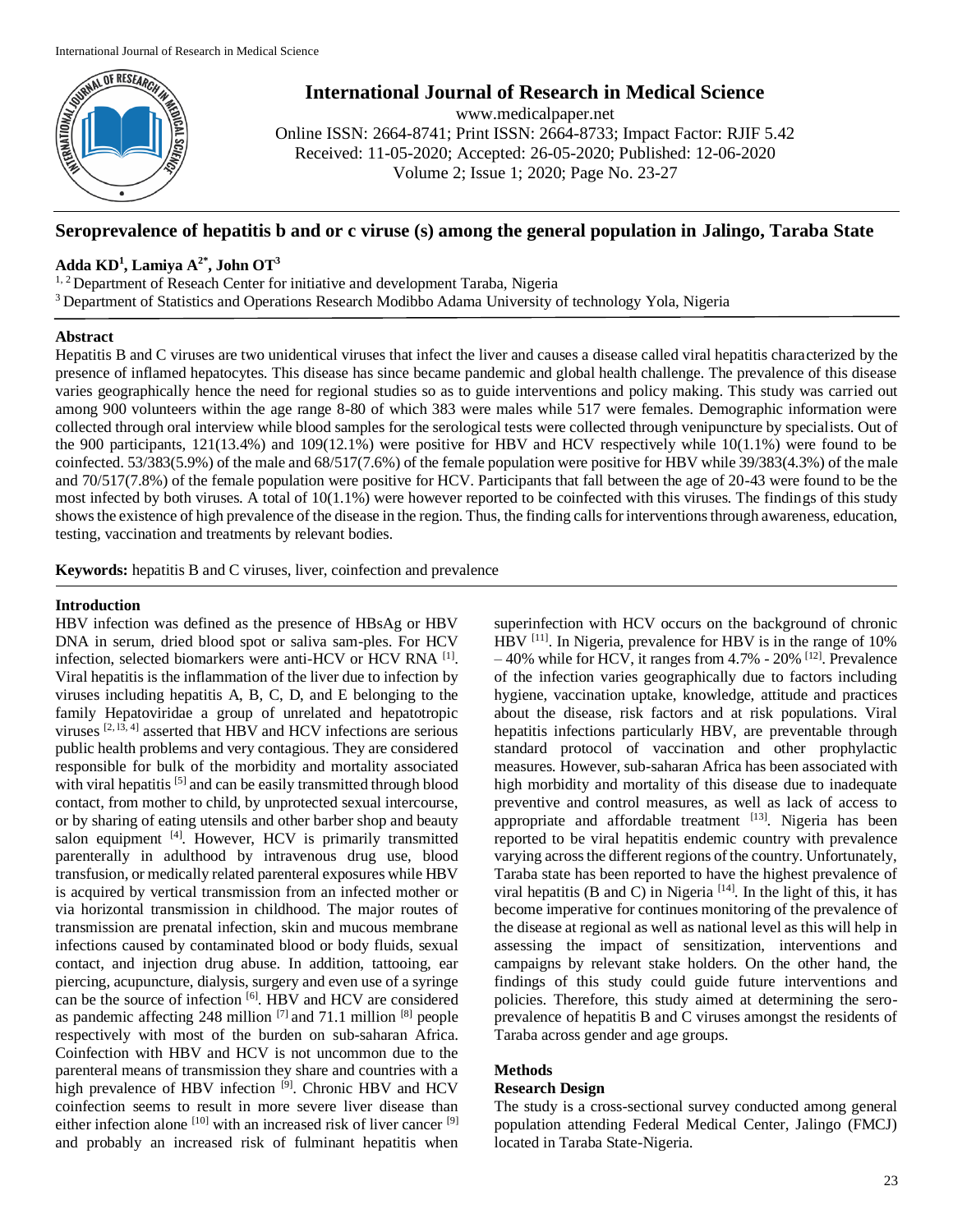### **Study Area and Population**

The population of this study included general population who reside in Jalingo and were accessing health services at Federal Medical Center, Jalingo, Taraba State. Taraba State is geopolitically located on the north-east zone of Nigeria. The State is bounded in the west by Nasarawa State and Benue State, the north-west by Plateau State, and the north by Bauchi State and Gombe State. In the north-east, it shares boundaries with Adamawa State and in the east and south by Cameroon. Jalingo is the capital city of Taraba state. Its coordinates are  $8^054'N$  and 11<sup>0</sup>22'E and had a total population of 140,318 (National Population Commission [Nigeria], 2006).

#### **Sample Size**

Considering the fact that it would be cumbersome to study the entire population in Jalingo, Taraba State due to time, cost and accessibility, a subset of a population known as sample size was determined using Taro Yamani's statistical formular. The formula is given by

$$
n = \frac{N}{1 + N(e)^2}
$$

Where  $n =$  sample size

 $N =$  population of the study (140,318)

 $e = %$  level of significance or margin of tolerable error (0.035) Therefore,  $n = 812$ 

The calculated sample size (812) was increased to 900 which exceeded the required sample to ensure adequate power for the study.

### **Data collection**

Data collection was carried out between the period of December, 2018- May, 2019 at Federal Medical Center, Jalingo -Taraba State. Participants who visited the hospital within the time frame of the study and met the inclusion criteria were enlisted in the study. Basic data were collected and recorded from participants who signed and agreed on the consented form until the target sample size was reached. Oral interview was also used to obtain demographic variables.

#### **Method of Data Analysis**

Data was collected and coded into Statistical Package for Social Science (SPSS) version 25. Data was analyzed using both descriptive and inferential statistics. For categorical variables, Pearson Chi-square test of association was used in testing of hypotheses.

### **Laboratory methods**

Blood samples were collected from participants that willingly agreed to participate in the study using the latest World Health Organization (WHO) testing guidelines and standard algorithm. Serum was separated and kept at -20°C prior to testing. All samples were tested for hepatitis B surface antigen (HBsAg) and hepatitis C antibodies. Using Rapid diagnostic test kits (Elecsys®, Roche Diagnostics). All the laboratory tests were performed within the laboratory of the hospital by well-trained and qualified medical laboratory Scientists and technicians.

#### **Ethical Consideration**

Ethical approval of this study was obtained from the ethical committee of FMCJ. A letter of permission was submitted to the institution (FMCJ) where the purpose and objectives of the study was elucidated. Participants were issued with consent forms and were given room to voluntarily make their choice in participating. Participants were in addition assured for confidentiality on their data.

#### **Results**

| Table 1: Sex and Age distributions of Participants |  |  |
|----------------------------------------------------|--|--|
|----------------------------------------------------|--|--|

| <b>Variables</b> | <b>Categories</b> | No. of participants Percentage (%) |       |
|------------------|-------------------|------------------------------------|-------|
| Gender           | Male              | 383                                | 42.6% |
|                  | Female            | 517                                | 57.4% |
| Age Categories   | $8.00 - 19.00$    | 73                                 | 8.1%  |
|                  | $20.00 - 31.00$   | 352                                | 39.1% |
|                  | $32.00 - 43.00$   | 307                                | 34.1% |
|                  | $44.00 - 55.00$   | 120                                | 13.3% |
|                  | $56.00 - 67.00$   | 41                                 | 4.6%  |
|                  | $68.00+$          |                                    | 0.8%  |

**Table 2:** General Prevalence of hepatitis B, C and Co-infection

| Variables Positive | No. of<br>cases | No. of<br>Negative<br>cases |     |       | No. of Percentage of<br>participants Positive cases |
|--------------------|-----------------|-----------------------------|-----|-------|-----------------------------------------------------|
| HBsAg              | 121             | 779                         | 900 | 13.4% | 25.5%                                               |
| <b>HCV</b>         | 109             | 791                         | 900 | 12.1% |                                                     |
| $Co-$<br>infection | 10              | 890                         | 900 | 1.1%  |                                                     |

Table 3: Gender and Age Crosstabulations of Hepatitis B Status of Participants

| Variables             |                                         | <b>HBsAg</b> |                     |     | <b>Total P-Value</b> |
|-----------------------|-----------------------------------------|--------------|---------------------|-----|----------------------|
|                       |                                         | Positive     | Negative            |     |                      |
| Gender                | Male                                    |              | 53(5.9%) 330(36.7%) | 383 | 0.766                |
|                       | Female                                  |              | 68(7.6%) 449(49.9%) | 517 |                      |
| <b>Age Categories</b> | 8.00-19.00                              | $10(1.1\%)$  | 63(7%)              | 73  |                      |
|                       | $20.00 - 31.00   60(6.7%)   292(32.4%)$ |              |                     | 352 |                      |
|                       | $32.00 - 43.00  41(4.6%)  266(29.6%)$   |              |                     | 307 | 0.024                |
|                       | $44.00 - 55.00$                         | $8(0.9\%)$   | $112(12.4\%)$       | 120 |                      |
|                       | $56.00 - 67.00$                         | $1(0.1\%)$   | 40(4.4%             | 41  |                      |
|                       | $68.00+$                                | $1(0.1\%)$   | $6(0.7\%)$          | 7   |                      |

Key: P-Value: Probability value

Table 4: Gender and Age Crosstabulations of Hepatitis C Status of Participants

| Variables             |                                                 | <b>HCV</b> |                     |     | <b>Total P-Value</b> |
|-----------------------|-------------------------------------------------|------------|---------------------|-----|----------------------|
|                       |                                                 | Positive   | Negative            |     |                      |
| Gender                | Male                                            |            | 39(4.3%) 344(38.2%) | 383 | 0.127                |
|                       | Female                                          |            | 70(7.8%) 447(49.7%) | 517 |                      |
| <b>Age Categories</b> | $8.00 - 19.00$                                  | $4(0.4\%)$ | 69(7.7%)            | 73  |                      |
|                       | $20.00 - 31.00 \mid 32(3.6\%) \mid 320(35.6\%)$ |            |                     | 352 |                      |
|                       | $32.00 - 43.00  49(5.4\%) 258(28.7\%)$          |            |                     | 307 | 0.005                |
|                       | $44.00 - 55.00 \mid 15(1.7\%) \mid 105(11.7\%)$ |            |                     | 120 |                      |
|                       | $56.00 - 67.00$                                 | $6(0.7\%)$ | $35(3.9\%)$         | 41  |                      |
|                       | $68.00+$                                        | $3(0.3\%)$ | $4(0.4\%)$          |     |                      |

#### **Result Description**

The study enlisted 900 participants of which 383(42.6%) were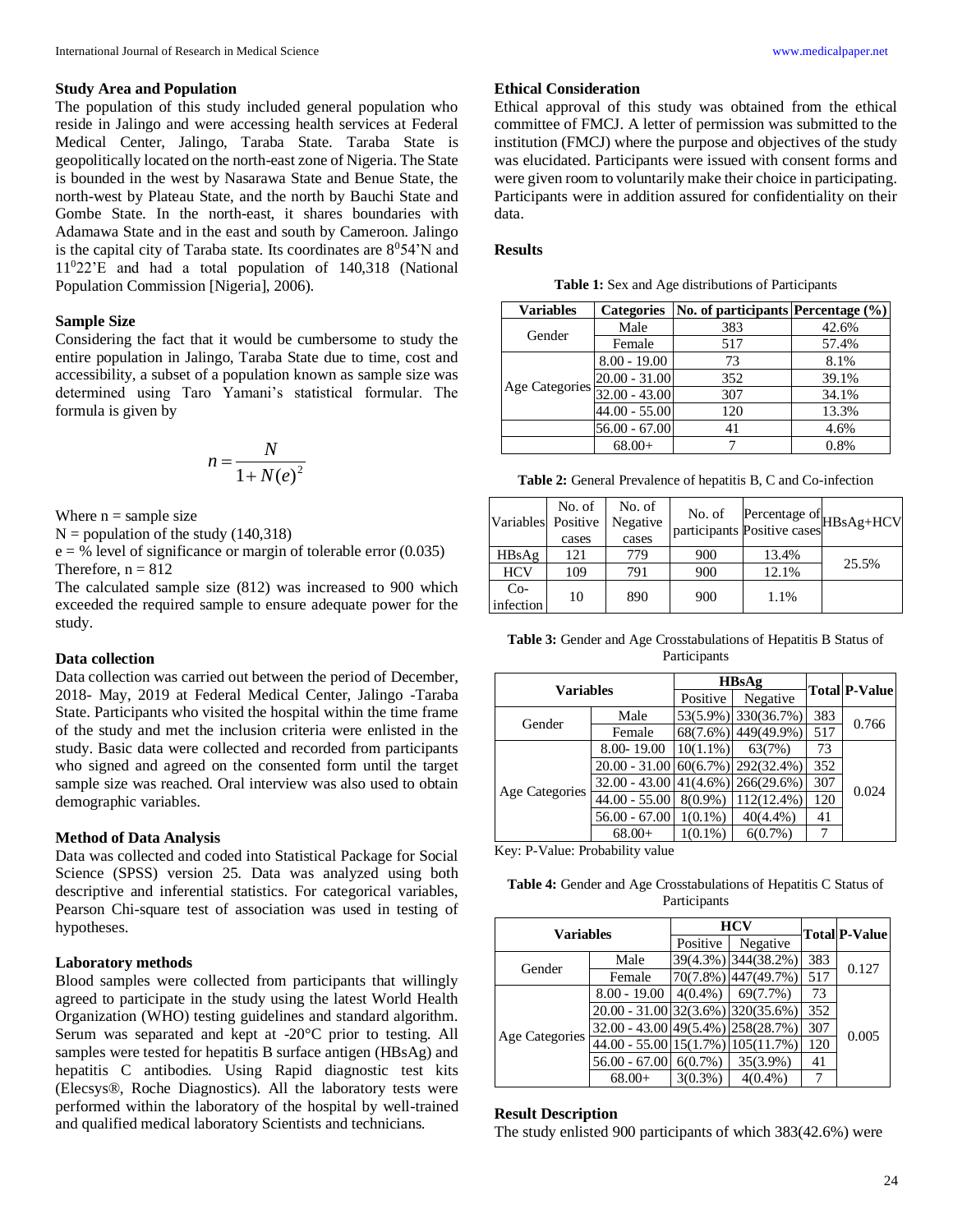Males and 517(57.4%) were females. Age-groups 8–19 years accounted for 73(8.1%), 20-31 years accounted for 352(39.1%), 32-43 years had 307(34.1%), 32-43 years had 307(34.1%), 44-55 years had 120(13.3%), 56-67 years had 41(4.6%) and those who had 68 years and above were 7(0.8%) respectively. Table 3 summarizes the sex and age distribution of participants. Thirteen participants (13.4%) reacted to HBsAg, 109 (12.1%) tested positive to anti-HCV, whereas  $10(1.1%)$  were co-infected with HBsAg and HCV [Table 2]. gender-based prevalence for Hepatitis B virus gave 53(5.9%) males reactive to HBsAg and 68(7.6%) females were positive to HBsAg respectively. Age-based prevalence of Hepatitis B virus gave 1% for those within 8–19 years, 6.7% was observed to be the highest among those within 20-31 years, 4.6% for those within 32-43, 0.9% for those within 44-55 years, 0.1% for those within 56-67 years and 0.1% for those from 68 years and above (Table 3). Analysis for test of association between gender and HBsAg prevalence gave 5.9% to 7.6% in favour of female with a *P-value* = 0.766 indicating no association between gender and HBV infection [Table 3]. HBsAg prevalence in relation to age gave a *P-value* = 0.024 which shows a strong statistically significant association between the variables [Table 3]. Age-based prevalence of Hepatitis C virus gave 0.4% for those within 8–19 years, 3.6% among those within 20-31 years, 5.4% was observed to be the highest among those within 32-43, 1.7% for those within 44-55 years, 0.7% for those within 56-67 years and 0.3% for those from 68 years and above (Table 4). HCV incidence to age relation gave a  $P = 0.005$  indicating a very strong association between HCV acquisition and age [Table 4]. Females had an HCV prevalence of 7.8% (70 out of 517), whereas males had an HCV prevalence of 4.3% (39 out of 383). Test of association between gender and HCV incidence lack statistical association as  $P = 0.127$  [Table 4].

#### **Discussion**

The findings of this study revealed that there is a prevalence of 13.4% for HBV, 12.1% for HCV and 1.1% for coinfection with both viruses out of the entire population of study. [15] grouped the prevalence of HBV as <2% low, 2-8% intermediate and >8% as high prevalence in endemic regions, while [16] grouped HCV prevalence as high (prevalence ≥3%) moderate (prevalence 2– 2.9%), low (prevalence  $1.0-1.9%$ ), and very low (prevalence  $\lt$ 1.0%) in endemic regions. Using these as yard stick, it can be confidently said that there are high prevalence of both viruses in the region under consideration. Previous studies as it is on  $[14]$ have reported Taraba state where the population of this study was drawn to have the highest prevalence of both HBV and HCV infection in Nigeria. Also, in a similar study carried out by [3] in the same region, there was a similar trend in the prevalence of the viruses although the percentages were relatively higher with 13.60%, 16.60% and 1.0% prevalence for HBV, HCV and coinfection respectively. The prevalence of HBV reported in this study agrees with that of  $[3]$  and also agrees with the average prevalence for Nigeria (10%–15%). Prevalence of HCV recorded in this study gave an alarming 12.1% though lower than16.6% reported by [3] in the same region but far higher than several other reports of HCV prevalence for Nigeria. [17] Reported 0.4% in Kano,  $^{[18]}$  reported 2.0% for Anambra,  $^{[19]}$  gave 5.0% for Port-Harcourt, and 12.0% was reported by <sup>[20]</sup> for blood donors in Benin City Edo state all in Nigeria. There is a relatively lower incidence of the HBV and HCV in the present studies which can be attributed to increasing awareness, uptake of vaccine and effectiveness of interventions by relevant stake holders, clearance of the parasite through treatments among others. The higher prevalence of HBV compared to HCV reported in this study is a recurring findings in previous studies carried out in Nigeria, Ghana as well as other west African countries [21].

When the prevalence is considered gender wise, it will be observed that the female population has relatively higher prevalence 7. 6%(68/517) when compared with the male proportion 5.9%(53/383) for HBV with no statistically significant association  $P = 0.766$  gender wise. This means that the prevalence of HBV is not dependent on gender in this finding which agrees with the findings of  $[3]$ ,  $[22]$  and  $[23]$ , but disagrees with the findings of <sup>[24]</sup> and <sup>[25]</sup> Similar trend was also observed for HCV with the female having 7.8%(70/517) and males 4.3%(39/383) having no statistically significant association  $P = 0.127$  which can be restated as the prevalence of HCV doesn't depend on gender. The relatively higher percentages of positivity to both viruses observed among the female population might be due to their higher exposure to hospitals where nosocomial transmission occurs as they patronize hospitals most, lifestyle and or cultural practices in the region.

Among age groups, age group of 20-31 recorded the highest prevalence of HBV positivity followed by 32-43 having a prevalence of 4.6 %. The finding of this study agrees with that of [3] in a similar population carried out in the same region. It also concur with the findings of  $[22, 26]$ , but in contrast with the findings of  $[23]$ . The prevalence may be attributed to the sexual active nature of this group, illicit drug uses (injections), tattooing, body piercing, etc., which are risk factors associated with HBV transmission and are common with this age group. Age group of 56 and above had the lowest prevalence (0.2%) of HBV infection. This may be explained by the fact that most HBV complications occur within this age group and bulk of them most have died or the ability of HBV carriers to clear HBV through treatment. A statistically significant association  $P = 0.024$  was observed between the age groups and HBV prevalence. This can be interpreted as the prevalence of HBV depends on age group of the population under consideration.

The prevalence of HCV was found to be highest in the age group of 32-43 (5.4%) which was closely followed by the age group of 20-31 with the percentage of 3.6%. This tells us that the prevalence rises with age but dropped down from the age group of 44 and above. The higher prevalence between the ages of 20- 31 and 32-43 may be due to Increasing exposure to risk factors of HCV (hemodialysis, ocular and dental procedures, and other invasive techniques) while the decrease at older ages might be due to the ability of carries to clear the virus or die due to complications associated with the infection. The low percentage (0.4%) recorded amongst the 8-19 age group may be due to lower exposure to risk factors as HCV is mostly horizontally transmitted.

A total of 10(900) which constitute 1.1% of the respondents were found to be coinfected with HBV and HCV. This finding agrees with the finding of  $[3]$  who reported 1.0% in the same region and same population,  $1.1\%$  obtained by  $[27]$  among HIV patients in Kampala Uganda. A 0.0% prevalence was reported in a study carried out by  $[21]$  in Ghana also among HIV populations. The coinfection reported in this and other studies can be related to parenteral mode of transmission they share and the endemicity of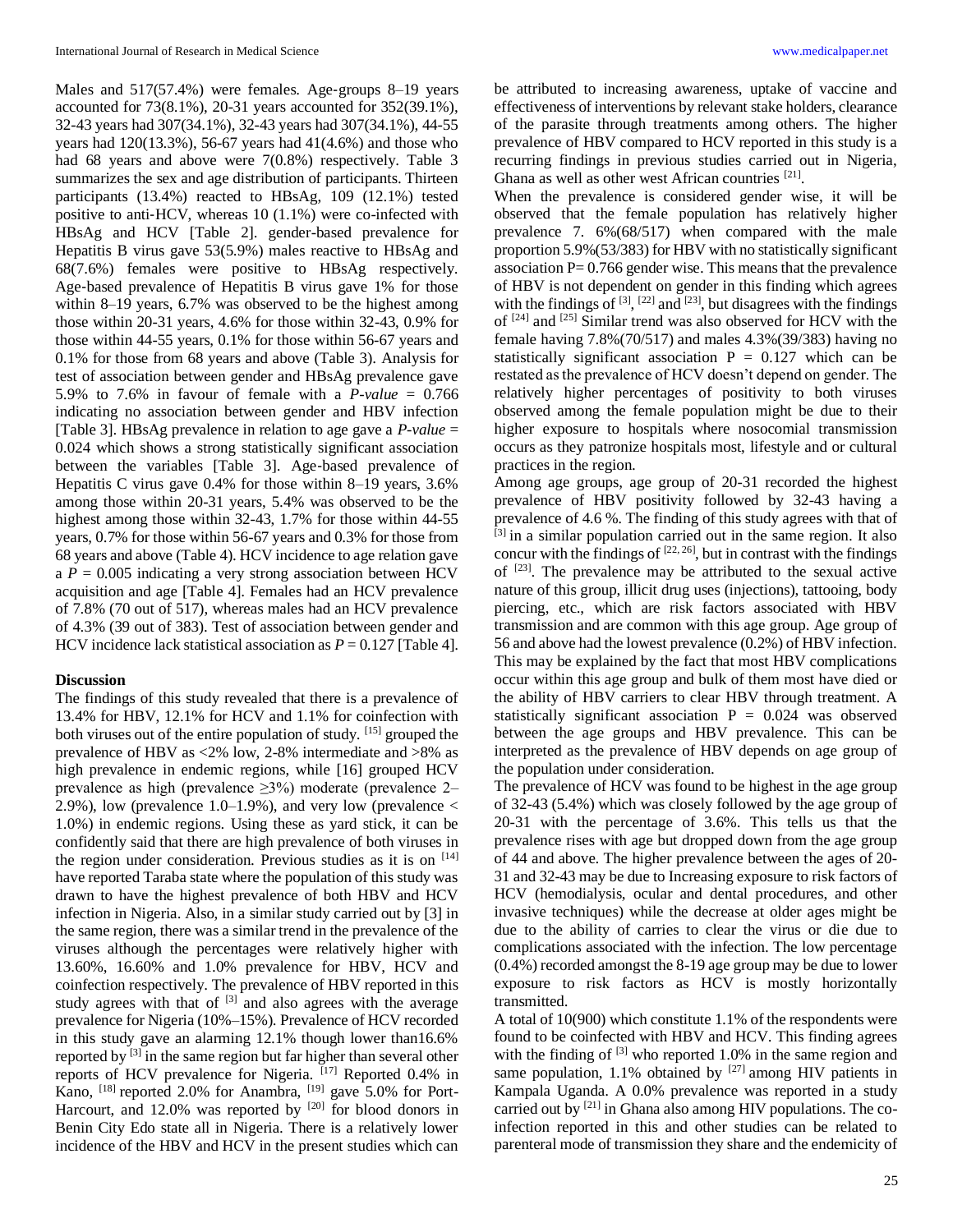the diseases in the regions. Coinfection increases the severity of the liver disease, increase the risk of liver cancer andincreased risk of fulminant hepatitis when superinfection with HCV occurs on the background of chronic HBV<sup>[28]</sup>.

### **Acknowledgement**

The authors wish to acknowledge the entire staff of center for initiative and development particularly Muhammed Umaru, Rijimra Ande, Bantar Helmina and Emanuel G. Gabriel for their contributions towards the success of the study.

### **Conflict of interest**

No conflict of interest.

### **References**

- 1. Mason LMK, Duffell E, Veldhuijzen IK, Petriti U, Bunge EM, Tavoschi L. Hepatitis B and C prevalence and incidence in key population groups with multiple risk factors in the EU/EEA: a systematic review. Euro Surveill. 2019; 24(30):2-1800614. https://doi. org/10.2807/1560- 7917.ES.2019.24.30. 1800614
- 2. Bodeno WH, Maori L, Harun M, David S, Peterand E. Mohammed N, *et al*. Occurrence of Hepatitis B and C among Patients Attending Specialist Hospital Gombe. International Journal of Trend in Research and Development. 2020; 7(3):2394-9333
- 3. Omote V, Kashibu E, Ojumah I, Adda D, Etaghene J, Ukwamedua H, *et al*. Serological screening of hepatitis B virus and hepatitis C virus among patients attending a tertiary hospital in Jalingo, Taraba state, Nigeria. Saudi J Health Sci. 2018; 7:167-71
- 4. Hebo HJ, Gemeda DH, Abdusemed KA, Hepatitis BC. Viral Infection: Prevalence, Knowledge, Attitude, Practice, and Occupational Exposure among Healthcare Workers of Jimma University Medical Center, Southwest Ethiopia. The Scientific World Journal Volume 2019, Article ID 9482607, 11 pages https://doi.org/10.1155/2019/9482607
- 5. Stanaway JD, Flaxman AD, Naghavi M, Fitzmaurice C, Vos T, Abubakar I, *et al*. The global burden of viral hepatitis from 1990 to 2013: Findings from the global burden of disease study 2013. Lancet. 2016; 388:1081-8.
- 6. Mesfn YM, Kibret KT, Schildgen O. "Assessment of Knowledge and Practice towards Hepatitis B among Medical and Health Science Students in Haramaya University, Ethiopia," PLoS ONE. 2014; 8(11):e79642.
- 7. Schweitzer A, Horn J, Mikolajczyk RT, Krause G, Ott JJ. Estimations of worldwide prevalence of chronic hepatitis B virus infection: a systematic review of data published between 1965 and 2013. Lancet. 2015; 386(10003):1546-55. 10.1016/S0140-6736(15)61412-X
- 8. Blach S, Zeuzem S, Manns M, Altraif I, Duberg AS, Muljono DH, *et al*. Global prevalence and genotype distribution of hepatitis C virus infection in 2015: a modelling study. Lancet Gastroenterol Hepatol. 2017; 2(3):161-76. 10.1016/S2468-1253(16)30181-9
- 9. Zarski JP, Bohn B, Bastie A. J Hepato. 1998; l(28):27-33.
- 10. Sato S, Fujiyama S, Tanaka M. Coinfection J Hepatol. 1994; 21:159-166.
- 11. Liaw YL. Hepatology. 1995; 22:1101-1108.
- 12. Maryam A, Emmanuel EO, Sani MA, Abdullahi Y. Prevalence of hepatitis B virus surface antigen among healthy asymptomatic student in a Nigerian University. Research Letter. 2013; 12(1):55-56.
- 13. Amiwero CE, Nelson EA, Yusuf M, Olaosebikan OF, Adeboye MAN, Adamu UG, *et al*. Knowledge, Awareness and Prevalence of Viral hepatitis Among Health Care workers (HCWs) of the Federal Medical Centre Bida, Nigeria. The Journal of Medical Research 2017; 3(3):114- 120. www.cfidtaraba.org
- 14. World Health Organisation (WHO). Prevalence of hepatitis virus in the world by country http://www.who. int/csr/ disease/ hepatitis/en/. 2010. Date accessed online (June, 2020)
- 15. Alter MJ. Epidemiology of viral hepatitis and HIV coinfection. Journal of Hepatology. 2006; 44:200S6-S9
- 16. Imoru M, Eke C, Adeyoke A. Prevalence of hepatitis B surface antigen (HBsAg), hepatitis C virus(HCV) and human immuno-deficiency virus HIV) among blood donors in Kano state, Nigeria. Niger J Med Lab Sci 2003; 12:59-63.
- 17. Odenigbo C, Oguejiofor C, Okonkwo U, Afomuyha A, Ezeh T, Okocha E, *et al*. Prevalence of antibody to hepatitis C virus in blood donors in Nnewi South-Eastern Nigeria. In association with blood groups. Int J Gend Entrep. 2010; 10:1-6.
- 18. Jeremiah ZA, Koate B, Buseri F, Emelike F. Prevalence of antibodies to hepatitis C virus in apparently healthy Port Harcourt blood donors and association with blood groups and other risk indicators. Blood Transfus. 2008; 6:150-5
- 19. Halim NK, Ajayi OI. Risk factors and sero-prevalence of hepatitis C antibodies in blood donors in Nigeria. East Afr Med J 2000; 77:410-12.
- 20. Pappoe F, Hagan CKO, Obiri-Yeboa D, Nsiah P. Seroprevalence of hepatitis B and C viral infections in Ghanaian HIV positive cohort: a consideration for their health care. BMC Infectious Diseases. 2019; 19:380 https://doi.org/10.1186/s12879-019-4027-y
- 21. Adoga MP, Gyar SO, Pechulono S, Bashayi OO, Emiaseyen SE, Zungure T*, et al*. Hepatitis B virus Infection in apparently health urban Nigerians: Data from prevaccination tests. J Infect Dis. 2010; 4:397-400.
- 22. Tula MY, lyoha OA. cross sectional study on the seroprevalence of hepatitis B surface antigen (HBsAg) among apparently health student of a tertiary institution in North – Eastern Nigeria. Int J Trop Dis Health. 2015; 7:102-8.
- 23. Bwogi J, Braka F, Makumbi I, Mishra V, Bakamutumaho B, Nanyunja M, *et al*. Hepatitis B infection is highly endemic in Uganda: Findings from a national serosurvey. Afr Health Sci. 2009; 9:98-108.
- 24. Sule WF, Okonko IO, Yunusa IP, Odu NN, Frank-Peterside N. Detection of HBsAg and risk factors of transmission among patients attending universal hospital, Ankpa, Kogi state, Nigeria. Nat Sci. 2011; 9:37-44
- 25. Janet U, Itelima J. Antivir Antiretrovir. 2017; 9(1):3. DOI: 10.4172/1948-5964-C1-036
- 26. Baseke J, Musenero M, Mayanja-Kizza H. Prevalence of hepatitis B and C and relationship to liver damage in HIV infected patients attending joint clinical research centre clinic (JCRC), Kampala, Uganda. Afr Health Sci. 2015; 15:322-7.